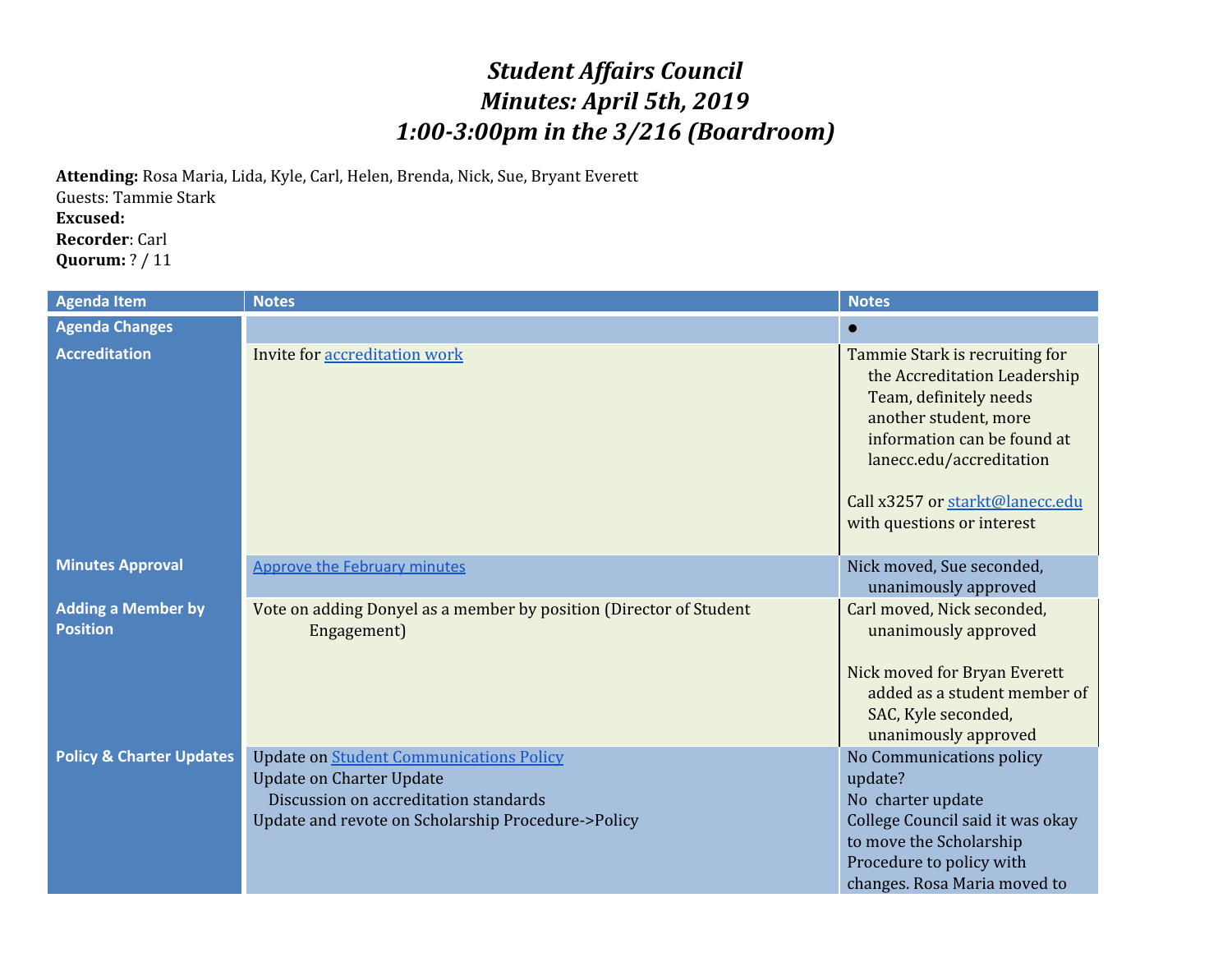|                                                   |                                                                                                     | make changes, Helen seconded,<br>unanimously approved.                                                                                                                                                                                                                                                                                                                                         |
|---------------------------------------------------|-----------------------------------------------------------------------------------------------------|------------------------------------------------------------------------------------------------------------------------------------------------------------------------------------------------------------------------------------------------------------------------------------------------------------------------------------------------------------------------------------------------|
| <b>Travel Policy</b>                              | Brief (hopefully) update from travel policy subcommittee on progress on our<br><b>Travel Policy</b> | Kyle said that this policy could<br>potentially cover other<br>groups and activities such as<br>Athletics and field trips.<br>College Council would like to<br>see what SAC has for this<br>policy to be able to give<br>further direction. SAC did a<br>review of the current draft.<br>SAC talked about licensing,<br>insurance, comfort with<br>student drivers, not losing<br>people, etc. |
| <b>Student Government</b><br><b>Policy Update</b> | <b>Current Policy</b><br>Last year's proposed changes                                               | <b>Final Version:</b><br>https://docs.google.com/doc<br>ument/d/1gFu-fU0TtuqGSQIj<br>KEzf05WCo4j6kRbWQjMsdh<br>AmoxI/edit<br>Nick moved to approve, Lida<br>seconded, unanimously<br>approved                                                                                                                                                                                                  |
| <b>Procedure Review</b><br><b>Updates</b>         | Update on where we are with procedure review                                                        | <b>Reviewed Student Activity Fee</b><br>Committee, Voter<br>Registration, International<br><b>Students, Residency</b><br>Requirements (might be a<br>policy), Distribution of<br>Literature, Vehicle<br>Reservations (can this be<br>combined with another<br>procedure?), Posting Publicly,<br><b>Student Complaints (policy</b><br>and procedure), Graduation<br>Criteria,                   |